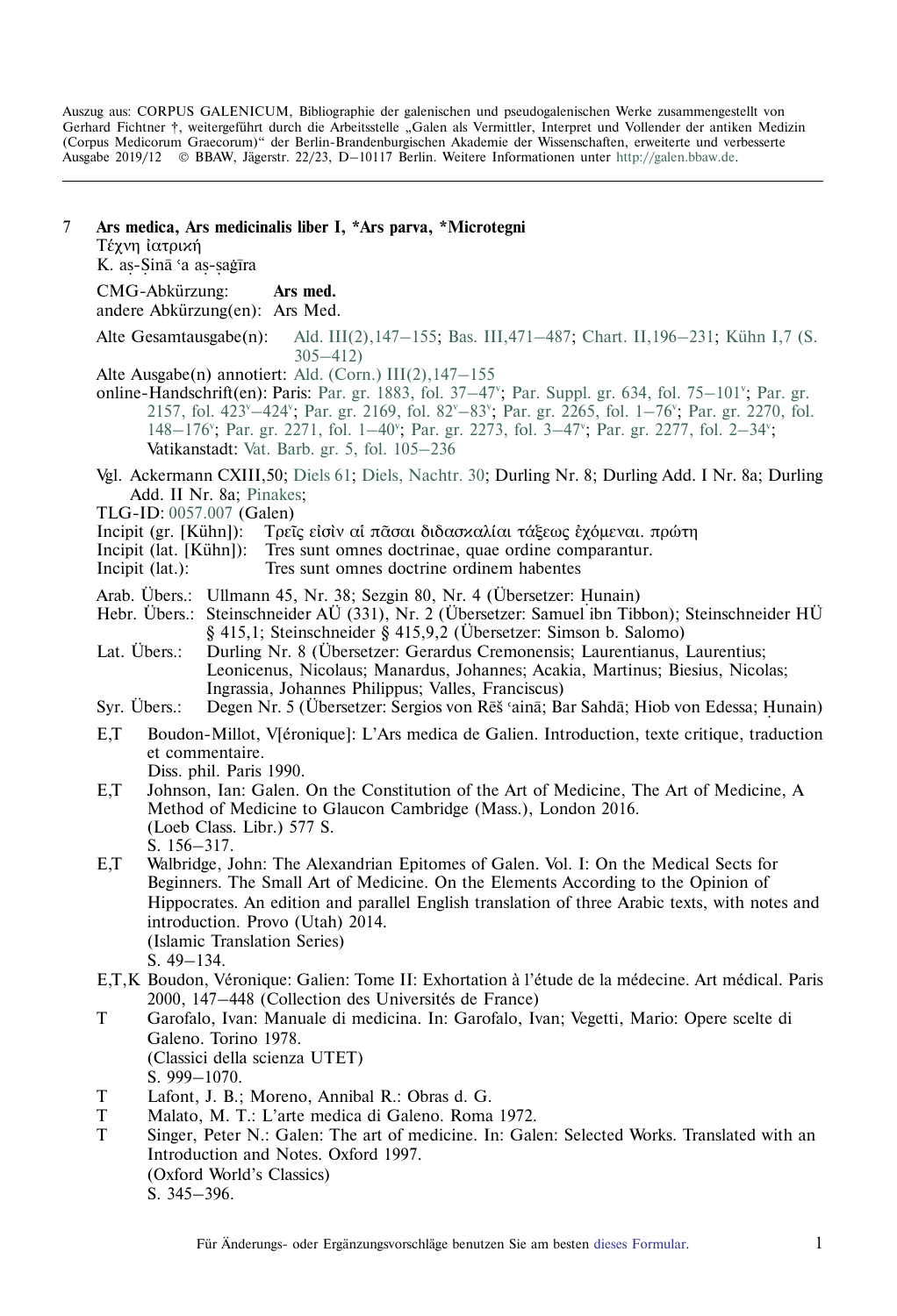- T, K Baumann, Götz: Galen, τέχνη ιατρική (Ars medica), Kap. X bis XIX. Übersetzung u. Erläuterungen. (Symptome der Mischungen nach der Viersäftelehre bei den einzelnen Organen und dem ganzen Körper.)
	- Diss. med. [handschr.] München 1942.
- T,K Peters, Reinhard: Galen aus Pergamon »Über die Heilkunst«. Übers. u. mit Anm. vers. von . . . Diss. med. Hamburg 1979.
- C Niedling, Justus: Die mittelalterlichen und frühneuzeitlichen Kommentare zur Techne des Galenos.
	- Diss. med. Leipzig 1924.
- U Boudon, Véronique: Médecine et enseignement dans l'Art médical de Galien. Revue des Études Grecques  $106$  (1993),  $120-141$ .
- U Boudon, Véronique: La *translatio antiqua* de l'*art médical* de Galien. In: Garyza, Antonio (ed.): Storia e ecdotica dei testi medici greci. Atti del II Convegno Internazionale, Parigi 24–26 maggio 1994. Napoli 1996. S. 43–55.
- U Di Florio, L.: Una lezione inedita di G. B. Morgagni sulle »Tre dottrine« galeniche. Collana die Pagine di Storia della Medicina 8 (1963), 41–69.
- U Durling, Richard J.: Lectiones Galenicae: Τέχνη ἰατρική (Kühn, I, 305–412). Class. Philol. 63 (1968), 56–57.
- U Espinosa, P.: Anotaciones a la Τέχνη ιατρική de Galeno. Asclepio 28 (1976), 235–242.
- U Espinosa, P.: La Τέχνη ιατρική de Galeno; problematica de una traducción a idioma moderna. In: El científico español ante su historia. Madrid 1980, S. 553–563. (Madrid Soc. española de hist. de la ciencia 1980)
- U Fortuna, Stefania: Nicolo` Leoniceno e la traduzione latina dell'Ars medica di Galeno. In: Garyza, Antonio; Jouanna, Jacques (eds.): I testi medici greci, tradizione e ecdotica. Atti del III Convegno Internazionale, Napoli 15–18 ottobre 1997. Napoli 1999. S. 157–173.
- U Gerevini, Silvano: Una rara edizione pavese di Antonio Carcano. Accademie e Biblioteche d'Italia 31 (1963), 335–338.
- U Gracia, D.; Vidal, J.-L.: La 'Isagoge de Ioannitius'. Introducción, edición, traducción y notas. Asclepio 26–27 (1974–75), 267–382.
- U Irigoin, Jean: La tradition de l'»ars medica« de Galien dans l'Italie méridionale. Boll. Badia Greca Grottaferrata 45 (1991), 85–91.
- U Jarcho, Saul: Galen's Six Non-Naturals: A Bibliographic Note and Translation. Bull. Hist. Med. 44 (1970), S. 372–377.
- U Koch, R.: Galens Kleine Kunst und die moderne Konstitutionspathologie. Janus 28 (1924), 381–387.
- U Kollesch, Jutta: Anschaungen von den ἀρχαί in der Ars medica und die Seelenlehre Galens. In: Le opere psicologiche di Galeno. A cura di Paola Manuli e Mario Vegetti. Napoli 1988. S. 215–229.
- U Malato, M. T.: Considerazioni sull' 'Ars Medicinalis' galenica e sul commento morgagnano. Episteme 1 (1967), 81–86.
- U Maurach, G.: Johannicius, Isagoge ad Techne Galieni. Sudhoffs Arch. 62 (1978), 148–174.
- U Müller-Kypke, [Friedrich Gustav] Arthur: Aus dem Revocativum memoriae des Johannes de Sancto Amando (XIII. Jahrhundert). Ueber die ars parva Galeni. Diss. med. Berlin 1893.
- U Mugnai Carrara, D.: Una polemica umanistico-scolastica circa l'interpretazione delle tre dottrine ordinate di Galeno.
- Annali dell'Istituto e Museo di Storia della Scienza di Firenze 8 (1983), 1, 31–57.
- U Ottosson, Per-Gunnar: Scholastic Medicine and Philosophy: A Study of Commentaries on Galen's Tegni (ca. 1300–1450). Neapel: Bibliopolis 1984.
- U Palmieri, Nicoletta: Sur les traces d'une ancienne traduction latine de l'Ars medica. Latomus 56 (1997), fasc. 3, 504–633.
- U Schöne, Hermann: De Aristoxeni libro . . . a Galeno adhibito. Diss. phil. Bonn 1893.
- U Trevisani, F.; Moschio, R.: Between ancients and moderns: Tommaso Cornelio's medical teaching and an unpublished comment by him on the Galenic 'Ars parva'.